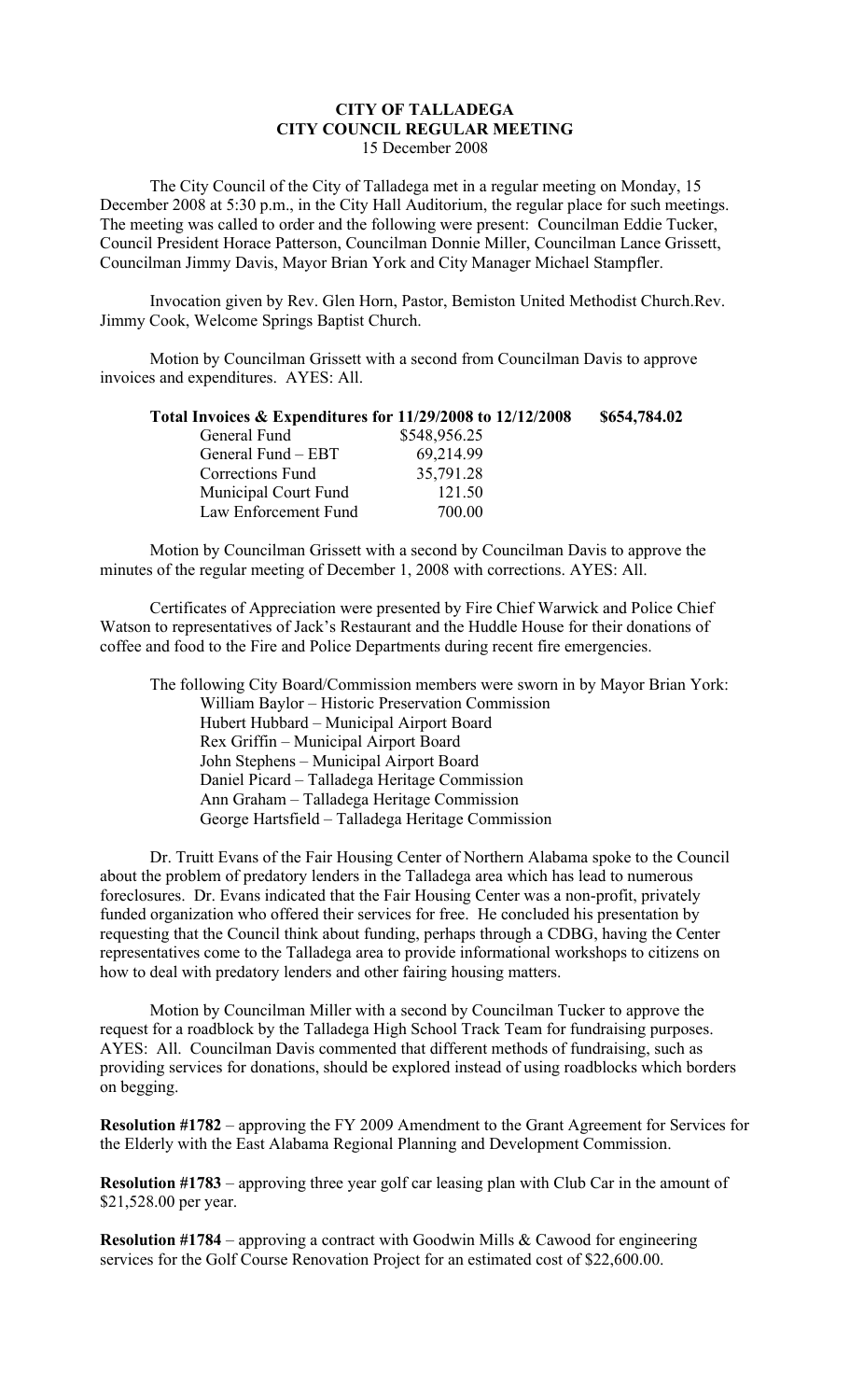**Resolution #1785** – approving the purchase of a 2009 Ford Explorer from Sunny King Ford for a total cost of \$23,843.28.

**Resolution #1786** – approving a separate bank account to be set up for the Capital Improvement Bond funds.

Motion by Councilman Davis with a second by Councilman Grissett for approval of Resolutions #1782 to #1786. Roll Call. AYES: All.

**Ordinance #1651** – An ordinance approving a \$3.6 million Capital Improvement Bond.

In reference to Ordinance #1651, the bond attorney with Morgan Keegan, made a brief presentation to the Council and stated that the terms of the bond are good despite the current state of the national economy with a term of 25 years at 4.8% interest rate. The attorney further stated that this bond was possible because the City had managed its money well over the last few years.

Motion by Councilman Grissett with a second from Councilman Miller for immediate consideration of Ordinance #1651. Roll Call. AYES: All.

Motion by Councilman Grissett with a second from Councilman Davis for reading of the heading only of Ordinance #1651. Roll Call. AYES: All.

## **An Ordinance to provide for the issuance of \$3,650,000 aggregate principal amount of General Obligation Warrants of the City of Talladega, Alabama.**

Motion by Councilman Grissett with a second from Councilman Davis for adoption of Ordinance #1651. Roll Call. AYES: All.

**Ordinance #1652** – An ordinance adopting an official listing of species, maintenance and location of trees on public grounds.

Motion by Councilman Davis with a second from Councilman Grissett for immediate consideration of Ordinance #1652. Roll Call. AYES: All.

Motion by Councilman Grissett with a second from Councilman Davis for reading of the heading only of Ordinance #1652. Roll Call. AYES: All.

## **An Ordinance adopting an official listing of species, maintenance and location of trees on public grounds.**

Motion by Councilman Grissett with a second from Councilman Davis for adoption of Ordinance #1652. Roll Call. AYES: All.

Motion by Councilman Grissett with a second from Councilman Davis to approve invoices and expenditures for the Water Department. AYES: Councilman Davis, Councilman Grissett, Council President Patterson, Councilman Miller; NAY: Councilman Tucker.

## **Total Invoices & Expenditures for 11/29/2008 to 12/12/2008 \$222,934.78**

The Council agreed to change the second regular meeting in January 2009 from January  $19<sup>th</sup>$  (Monday) to January 22<sup>nd</sup> (Thursday) because of the Martin Luther King Jr. holiday.

The Council was informed of the City's Certified Local Government certification being renewed for 2009 and were presented with a copy of the Historic Preservation Commission's annual report.

Council was informed of an agreement for a flashing beacon at the intersection of Alabama Highway 21 and South Bemiston Road that has been signed and returned to Alabama Department of Transportation (ALDOT) – Resolution #1663 dated May 19, 2008 authorized the installation and maintenance expenditures for this agreement.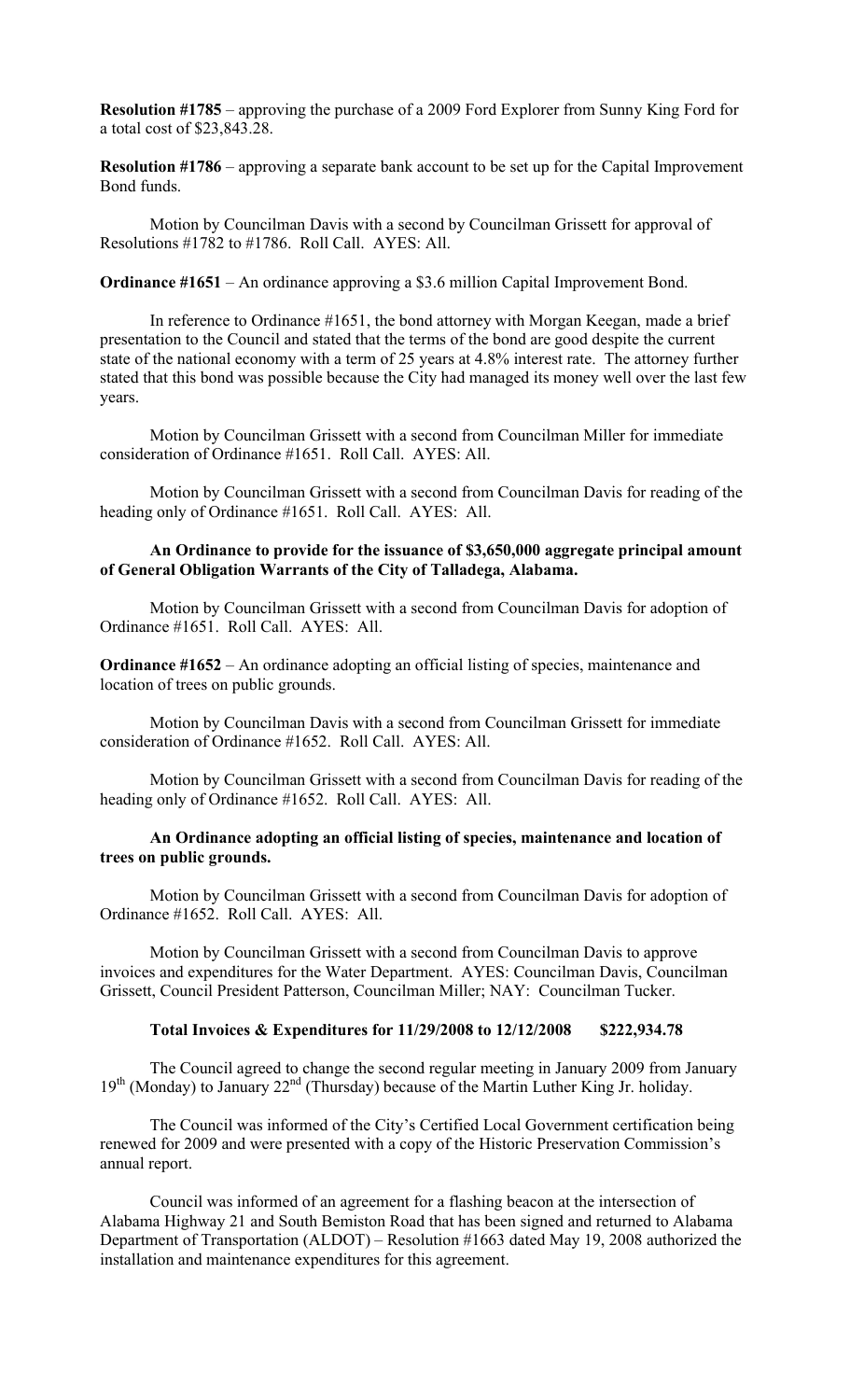City Manager Stampfler presented the Council with progress reports from the Purchasing Department, Finance Department, and the Water Department. There was some discussion as to the additional revenue generated by the Revenue Officer's efforts and the savings realized by the Centralized Purchasing Policy. Council President Patterson suggested that the department accomplishments become a part of the official minutes of the meeting. Motion by Councilman Grissett with a second by Councilman Davis that from here forward memos concerning departmental accomplishments will be included as part of the official minutes AYES: All. Departmental reports (memos) for this Council Meeting (December 15, 2009) are attached as Exhibit A.

City Manager Stampfler presented to the Council with a copy of a letter sent to Alabama Department of Transportation concerning the intersection of Tinney Street and Highway 21 and stating that further attention was needed to the issue before a tragedy occurred. Councilman Miller indicated that he had heard from Mr. Tims of ALDOT and the request for pillions had been denied for the intersection of Tinney Street and Highway 21. Councilman Miller stated that there was some good news from ALDOT in that funding had been appropriated to continue the work on Highway 21 and the 275 Bypass. City Manager Stampfler indicated that when he see the letter ALDOT concerning these issues he will have a better idea as to what steps need to be taken next.

Motion by Councilman Davis with a second by Councilman Grissett to approve the charges by the Civil Service Board attorney. AYES: All.

Councilman Grissett asked for an update on the railroad crossing work. City Manager indicated that he didn't think anyone knew the status, including the railroad company. There had been some delays on the promised crossing work, but continued improvements should be coming in the next few months. Councilman Grissett stated that the flashing intersection beacon on the South Bemiston Road was long time coming as government works slowly but thankful that it would soon become a reality. Councilman Grissett's comments also included citizens' complaints about the loss of the amnesty drop-off site, stating that many citizens preferred delivering their garbage to the drop-off site instead of leaving it on the side of the road. Councilman Grissett also noted that he had not received complaints about the increase in garbage fees, but basically complaints about poor service by the garbage company.

Councilman Tucker's comments included the following:

- Request for some information about the status of sidewalks on Avenue H
- Flooding and drainage pipe problems on Russell Drive
- What progress had been made on the Family Life Center –
- Give the employees half day for Christmas Eve
- Raven Morris Fund is set up at First National Bank letter had been sent out to churches by himself and Council President Patterson asking for the offering of the 3<sup>rd</sup> Sunday in December to be donated to this fund
- Flags need to be set up along Stephen J. White Blvd. The City does not need to wait for Memorial Day to take such an action.
- Requested status of speed breakers in his ward.
- Requested the City have truck that will pick up leaves instead of just sweep them around. Commended City employees on getting debris out of drains after the last rain, but continually picking up leaves will prevent the drains from getting clogged in the first place.

Councilman Miller requested a status on the flood insurance issue for citizens around the McMillan Park area.

Councilman Miller informed the Council of the death of Ms. Shirley Keith, a part-time City employee at the Library, and a relative of his. Sympathy and condolences for Ms. Keith's family were expressed.

Motion by Councilman Grissett with a second by Councilman Miller to go into Executive Session to discuss property acquisition and a good name and character issue. AYES: All. Council entered into executive session at 6:35 pm and returned at 7:33 pm.

Motion by Councilman Grissett with a second by Councilman Davis to proceed with property acquisition Phase II. AYES: All.